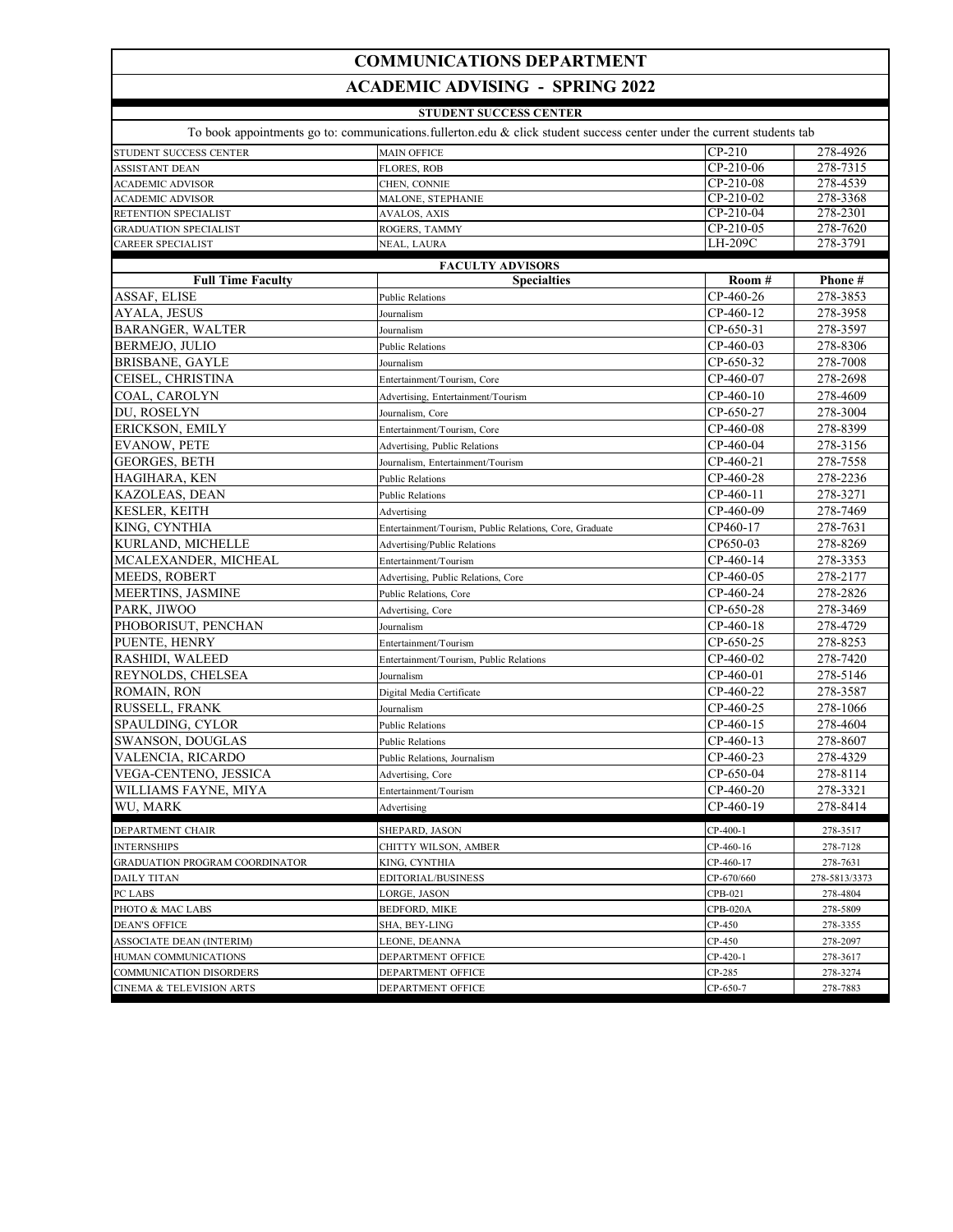| DEPARTMENT OF COMMUNICATIONS                                                                                                          |           |                      |                                                                                                             |  |  |  |
|---------------------------------------------------------------------------------------------------------------------------------------|-----------|----------------------|-------------------------------------------------------------------------------------------------------------|--|--|--|
| <b>SPRING 2022 FACULTY OFFICE HOURS</b>                                                                                               |           |                      |                                                                                                             |  |  |  |
| OFFICE HOURS ARE BY EMAIL, PHONE, ZOOM OR IN PERSON<br><b>EMAIL INSTRUCTOR FOR ZOOM INFO AND APPOINTMENTS OUTSIDE OF OFFICE HOURS</b> |           |                      |                                                                                                             |  |  |  |
| <b>FACULTY</b>                                                                                                                        |           | <b>OFFICE PHONE#</b> | <b>OFFICE HOURS</b>                                                                                         |  |  |  |
| ASSAF, E.                                                                                                                             | CP-460-26 | 278-3853             | <b>MW</b> 11:30 - 12:30 PM, W 2:30 - 3:30 PM - ZOOM - eassaf@fullerton.edu                                  |  |  |  |
| AYALA, J.                                                                                                                             | CP-460-12 | 278-3958             | <b>T</b> 1:00 -2:00 PM - IN PERSON IN PLS-46, <b>TH</b> 4:00 - 6:00 - ZOOM - jeayala@fullerton.edu          |  |  |  |
| BARANGER, W.                                                                                                                          | CP-650-31 | 278-3597             | <b>MTWTH</b> 12:00 - 12:45 PM - IN PERSON, ZOOM, EMAIL or BY APPT. - wbaranger@fullerton.edu                |  |  |  |
| BERMEJO, J.                                                                                                                           | CP-460-03 | 278-8306             | T 7:00 - 8:00 PM, W 1:00 - 2:00 PM, TH 10:00 - 11:00 AM - ZOOM, EMAIL & PHONE - jbermejo@fullerton.edu      |  |  |  |
| BRISBANE, G.                                                                                                                          | CP-650-32 | 278-7008             | $\vert$ W 11:30 - 12:30 PM - IN PERSON, T 12:00 - 2:00 PM - ZOOM & EMAIL - gbrisbane@fullerton.edu          |  |  |  |
| CEISEL, C.                                                                                                                            | CP-460-07 | 278-2698             | M 9:00 - 12:00 PM - ZOOM & EMAIL - cceisel@fullerton.edu                                                    |  |  |  |
| CHITTY-WILSON, A.<br><b>INTERNSHIP OFFICE</b>                                                                                         | CP-460-16 | 278-7128             | T 2:00 - 4:00 PM, W 10:00 - 12:00 PM - ZOOM & IN PERSON BY APPT. - achitty@fullerton.edu                    |  |  |  |
| COAL, C.                                                                                                                              | CP-460-10 | 278-4609             | W 12:30 - 3:30 PM - ZOOM - $ccoal@fullerton.edu$                                                            |  |  |  |
| DU, R.                                                                                                                                | CP-650-27 | 278-3004             | <b>T TH</b> $11:30 - 1:00$ PM - IN PERSON - $rdu@fullerton.edu$                                             |  |  |  |
| ERICKSON, E.                                                                                                                          | CP-460-08 | 278-8399             | W 11:00 - 2:00 PM - ZOOM - eerickson@fullerton.edu                                                          |  |  |  |
| EVANOW, P.                                                                                                                            | CP-460-04 | 278-3156             | M 12:00 - 1:00 PM, TH 7:00 - 8:00 PM - IN PERSON, W 1:00 - 3:00 PM - ZOOM or EMAIL - pevanow@fullerton.edu  |  |  |  |
| GEORGES, B.                                                                                                                           | CP-460-21 | 278-7558             | <b>ON SABBATICAL</b>                                                                                        |  |  |  |
| HAGIHARA, K.                                                                                                                          | CP-460-28 | 278-2236             | M W 11:30 - 12:30 PM, 2:30 - 3:30 PM - IN PERSON, T 1:00 - 3:00 PM - ZOOM - khagihara@fullerton.edu         |  |  |  |
| KAZOLEAS, D.                                                                                                                          | CP-460-11 | 278-3271             | T 11:00 - 1:00 PM & 3:00 - 4:00 PM - ZOOM & EMAIL - dkazoleas@fullerton.edu                                 |  |  |  |
| KESLER, K.                                                                                                                            | CP-460-09 | 278-7469             | T 2:00 - 4:00 PM, W 3:00 - 4:00 PM - IN PERSON, ZOOM & EMAIL - kekesler@fullerton.edu                       |  |  |  |
| KING, C.                                                                                                                              | CP-460-17 | 278-7631             | W 11:00 - 2:00 PM - ZOOM - cking@fullerton.edu                                                              |  |  |  |
| KURLAND, M.                                                                                                                           | CP-650-03 | 278-8269             | <b>T TH</b> 2:30 - 3:30 PM - IN PERSON, W 2:30 - 3:30 PM - EMAIL - mkurland@fullerton.edu                   |  |  |  |
| MCALEXANDER, M. CP-460-14                                                                                                             |           | 278-3353             | <b>W TH</b> 2:15 - 3:45 PM - ZOOM - mmcalexander@fullerton.edu                                              |  |  |  |
| MEEDS, R.                                                                                                                             | CP-460-05 | 278-2177             | T TH 3:00 - 4:30 PM - ZOOM - rmeeds@fullerton.edu                                                           |  |  |  |
| MEERTINS, J.                                                                                                                          | CP-460-24 | 278-2826             | <b>T TH</b> 12:00 - 1:30 PM - IN PERSON & ZOOM - imeertins@fullerton.edu                                    |  |  |  |
| PARK, J.                                                                                                                              | CP-650-28 | 278-3469             | T 1:00 - 3:00 PM, W 4:00 - 5:00 PM - IN PERSON & ZOOM - jiwpark@fullerton.edu                               |  |  |  |
| PHOBORISUT, P.                                                                                                                        |           |                      | CP-460-18 278-4729 M 1:30 - 3:30 PM, W 1:30 - 2:30 PM - IN PERSON, ZOOM & EMAIL - pphoborisut@fullerton.edu |  |  |  |
| PUENTE, H.                                                                                                                            | CP650-25  | 278-8253             | M 2:30 - 3:30 PM, T TH 11:30 - 12:30 PM - EMAIL - hpuente@fullerton.edu                                     |  |  |  |
| RASHIDI, W.                                                                                                                           | CP-460-02 | 278-7420             | T 3:30 - 6:30 PM - IN PERSON - wrashidi@fullerton.edu                                                       |  |  |  |
| REYNOLDS, C.                                                                                                                          | CP-460-01 | 278-5146             | <b>W</b> 11:00 - 2:00 PM - ZOOM - chreynolds@fullerton.edu                                                  |  |  |  |
| ROMAIN, R.                                                                                                                            | CP-460-22 | 278-3587             | M T TH 2:00 - 3:30 PM - IN PERSON - ronromain@fullerton.edu                                                 |  |  |  |
| RUSSELL, F.                                                                                                                           | CP-460-25 | 278-1066             | M W 11:00 - 12:00 PM. 3:00 - 3:30 PM - IN PERSON & ZOOM - frussell@fullerton.edu                            |  |  |  |
| SHEPARD, J.                                                                                                                           | CP-400    | 278-5301             | <b>BY APPOINTMENT ONLY:</b> jshepard@fullerton.edu                                                          |  |  |  |
| SPAULDING, C.                                                                                                                         | CP-460-15 | 278-4604             | M W 1:00 - 2:00 30 PM - IN PERSON, ZOOM & EMAIL - cspaulding@fullerton.edu                                  |  |  |  |
| SWANSON, D.                                                                                                                           | CP-460-13 | 278-8607             | M T W TH through ZOOM WITH APPT. - dswanson@fullerton.edu                                                   |  |  |  |
| VALENCIA, R.                                                                                                                          | CP-460-23 | 278-4329             | $W$ 9:00 - 12:00 PM - ZOOM - rivalencia@fullerton.edu                                                       |  |  |  |
| VEGA-CENTENO, J. CP-650-04                                                                                                            |           | 278-8114             | <b>W</b> 10:00 - 1:00 AM - ZOOM - jvegacenteno@fullerton.edu                                                |  |  |  |
| WILLIAMS FAYNE, M.                                                                                                                    | CP-460-20 | 278-3321             | W 2:00 - 5:00 PM - ZOOM - mwilliamsfayne@fullerton.edu                                                      |  |  |  |
| WU, M.                                                                                                                                | CP-460-19 | 278-8414             | MW 10:00 - 11:30 AM - ZOOM - mwu@fullerton.edu                                                              |  |  |  |